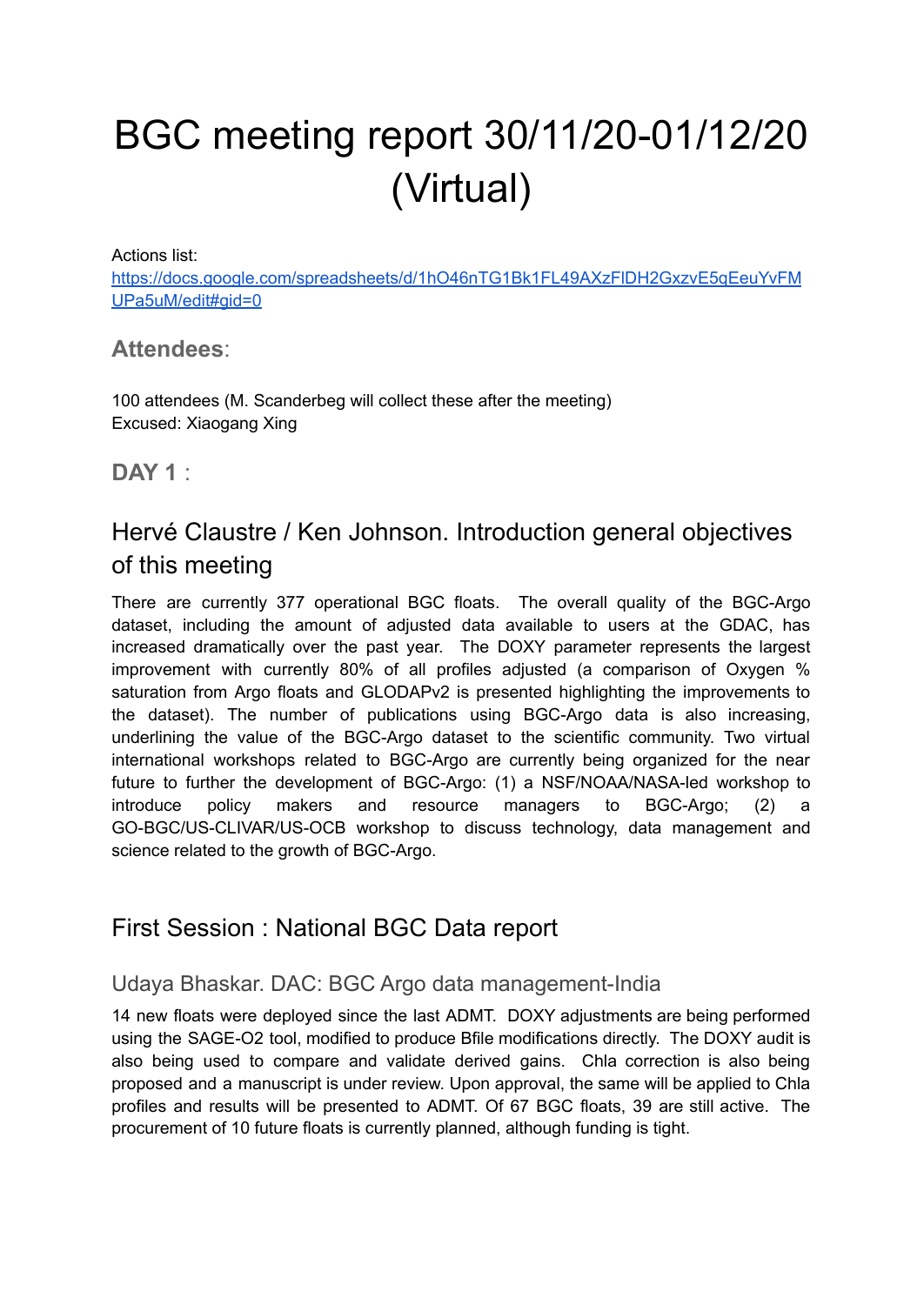#### Matt Donnelly. DAC: BGC Argo data management-UK

Progress was less than expected due to staff availability. A primary focus has been on the APF11 decoder as well as the adjustment of DOXY and pH using SAGE at BODC. Giorgio Dall'Olmo (PML) is also involved in the EARISE project and in the development of procedures for quality control for BBP. BODC would like to work with other DACs to share tools through agnostic infrastructure development. There are some good prospects for BGC float procurement in 2021.

#### Yuka Okunaka DAC: BGC Argo data management-Japan

7 BGC floats are currently in operation. RTQC for DOXY, BBP, and CDOM have been developed and they should be implemented next year by JMA. JAMSTEC has started to perform DMQC for DOXY and Nitrate. JAMSTEC will deploy 19 BGC floats planned by May, 2021. (equipped with 4 FLBBCD, 6 SEAFET, 2 SUNA, 15 ARO-FT).

#### Christina Schallenberg DAC: BGC Argo data management-Australia

Only 2 live BGC floats are presently operational. 5 deployments are planned in 2021 in the Southern Ocean and 3 in warmer waters (Coral Sea). Funds should be available for 3 more float deployments as well. 90% of DOXY data are DMQCed and 100% of DOXY data are provided as DOXY ADJUSTED but not visible on Henry's plots, likely due to an issue related to metadata. CHLA and BBP RTQC and DMQC will be implemented once official Argo procedures are finalized.

## Tanya Maurer / Josh Plant / Claudia Schmid DAC: BGC Argo data management-US

519 US BGC-Argo floats exist. 48 of these were deployed since the last ADMT, with the SOCCOM program being the largest contributor to the array. The management of US Argo data is a collaboration between AOML and MBARI. AOML is responsible for Core, meta and Traj file production; MBARI performs processing and QC for all BGC parameters. However, AOML is currently working on building their BGC processing capabilities in house for future NOAA deployments. MBARI-developed tools for BGC data quality control and monitoring are being used by other DACs (SAGE-O2, SAGE, and the DOXY audits). The GO-BGC array has been funded by NSF which includes the deployment of 500 additional BGC-Argo floats over the next 5 years (global extent).

## Anh Tran / Chris Gordon DAC: BGC Argo data management-Canada

9 out of 48 DOXY-only BGC floats are still active. Takuvik deployed 6 floats which are no longer operational. 7 more are planned for deployment. SAGE-O2 is being used to adjust O2. The Takuvik floats are processed by Coriolis. C. Gordon was just hired at DFO and is working to move Sage-O2 from MATLAB to python. Argo Canada has a contract with NKE for supply of BGC-Argo floats that will be delivered in 2021. Katia Fennel (Dalhousie University) received some funding for BGC Argo deployments in the NW North Atlantic Ocean from the Canada Foundation for Innovation.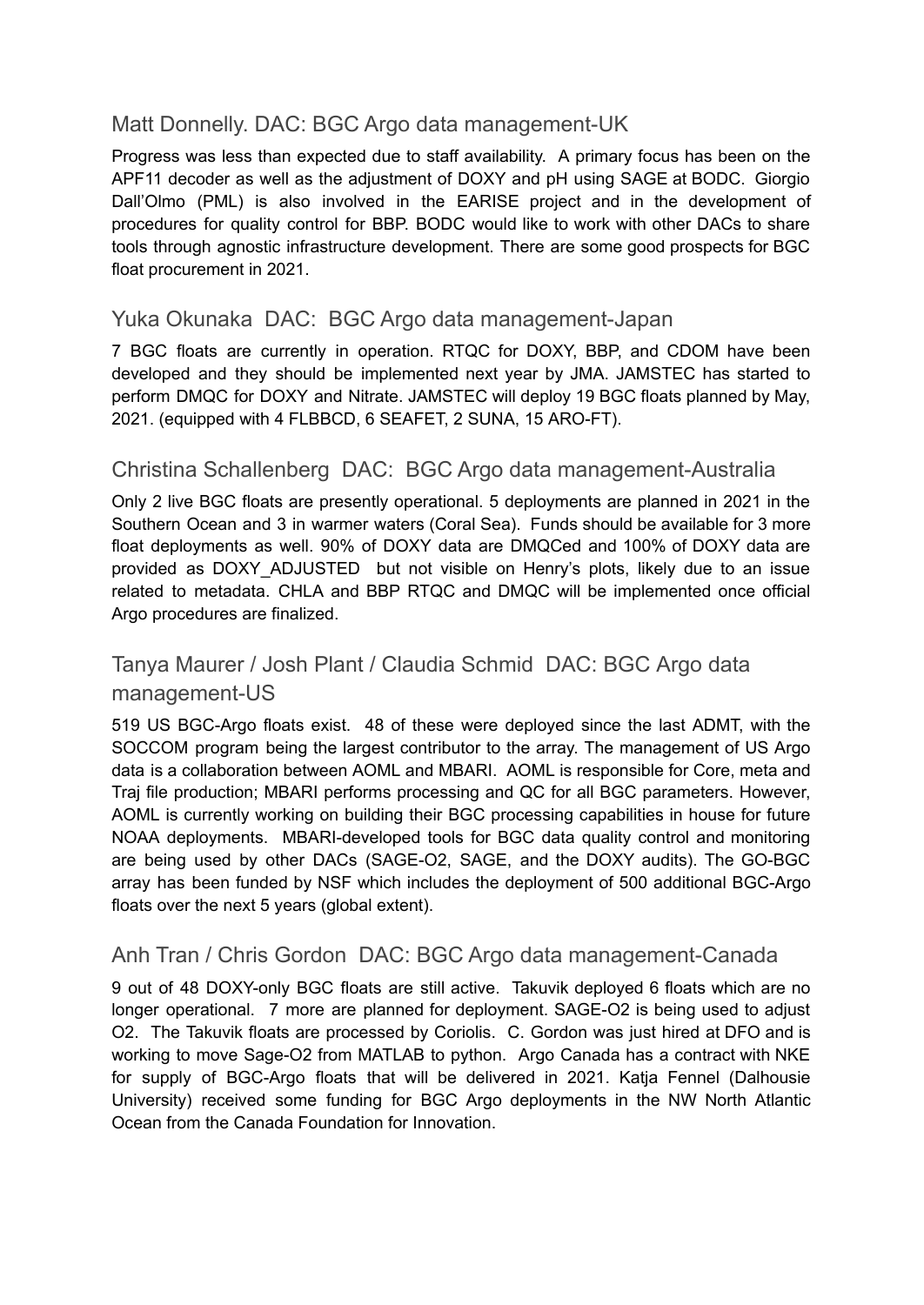## Thierry Carval . DAC: BGC Argo data management-France

Thierry reports that the implementation of QC=3 at coriolis was done in August 2020 for DOXY. There is some ongoing work on DOXY Adjustment in RT (automatic procedure) and in DM, based on Josh's audit, but for old floats with simple calibration, this process can be very time consuming. 10000 radiometric profiles were DModed in 2020 taking into account the temperature dependance and the sensor drift.

## Xiaogang Xing. DAC : BGC Argo data management -China (presented by Catherine Schmechtig)

Due to COVID-19, many things have been postponed this year, including float deployments. Two floats were deployed in July in the Northwest Pacific and only one remains operational. 3 NKE floats will be deployed soon (in late December or early January) and they are supposed to receive 4 Navis-SL1 (with rechargeable battery) next spring. The group is looking for a summer or autumn cruise to deploy them in the Northwest Pacific.

The oxygen RT adjustment has been finished for all active floats this year, based on SAGE-O2 tools. A BGC-Argo data visualization webpage has also been developed with the technical support from Zhejiang University. Two data application studies were mentioned: a study was published in *Remote Sensing* using the global BGC-Argo radiometry data to evaluate satellite algorithms/products. Another study was published in GRL in which the authors used data from one BGC-Argo float to evaluate the exported carbon of synoptic-scale mixed-layer pump events.

#### **Discussion**

6-variable BGC floats are available from NKE and Teledyne (delivered to CSIRO but not deployed yet). MRV (Solo) are manufactured as prototypes and not much info from NAVIS.

# Second session DOXY and Nitrate

#### Racapé/ Bittig and ALL. DOXY: Discussion on updates to documentation

Various updates to the O2 documentation are discussed and will be published soon on the Argo website. The biases in RT unadjusted DOXY data are well understood; the propagation of required adjustments to DOXY data needs to be easy for DACs to implement. A standardized adjustment equation is thus proposed. The main correction to be applied is to address the bias in sensitivity due to storage drift (applied as a slope). Additional drift and temperature correction are also supported by the proposed equation. Should the notation proposed be enforced or used only as a recommendation? The QC flag definition table is also presented and Henry outlines the rationale behind the recent decision to flag RT unadjusted DOXY data as "3" in BGC-Argo.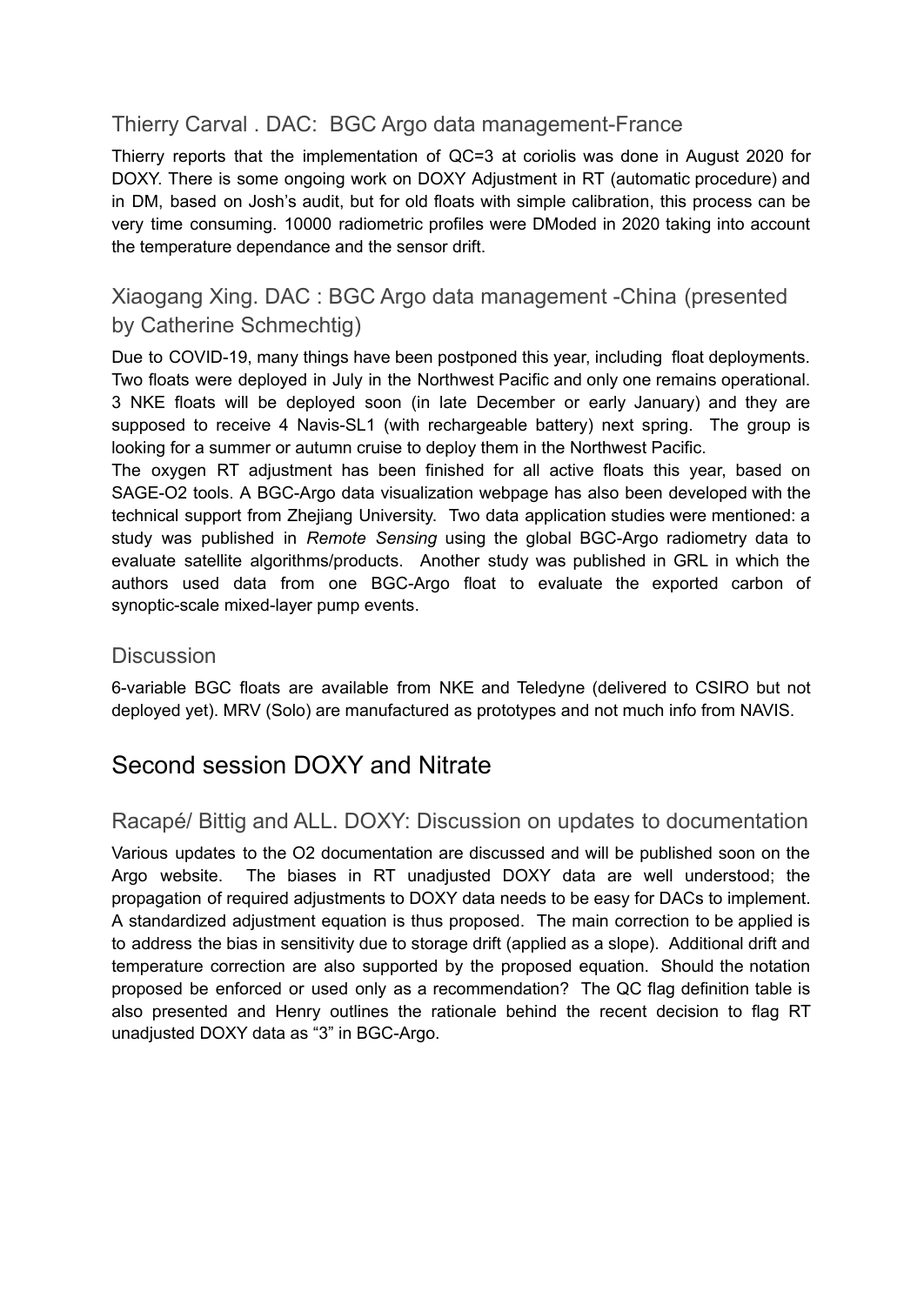## Maurer/Bittig DOXY: Implementation of Bittig time response correction within Argo framework

T. Maurer begins her presentation with a "sneak-peek" at the new Sea-Bird Scientific SBE83 oxygen optode for Navis floats, on behalf of SBE and MBARI. Similar to the SBE63, this optode model offers a faster response time than the Aanderaa optode, yet remains exposed to air once at the surface and is thus capable of in-air calibration. Preliminary data from a test deployment off Hawaii are very promising. Following this update, Tanya discusses the topic of optode time-response in more detail, with particular focus on remaining issues related to the implementation of the BIttig et al (2014) correction method. The effect of sample resolution on the uncertainty in the correction is discussed, as well as issues related to the use of CTD bin count information to reconstruct a time axis for use in the time-response correction. One limitation to the use of bin-counts in Apex floats is that bin count data storage saturates at 255 (data is returned only as 2-digit hex), which leads to another potential source of error in the correction. Options for implementation on select profiles are discussed, although a standardized approach across data centers will likely require a more detailed description of the adjustment uncertainties.

#### Gordon/Racapé DOXY:New python code for DMQC; RT Adjustment and Alerts to PI

Chris Gordon presented on `bgcArgoDMQC`, a python package being developed by Argo Canada for performing delayed-mode quality control on BGC-Argo data. The package currently works only with DOXY data, but the goal is to eventually include DMQC methods for all BGC-Argo variables. The core functionality of the package is based on SAGE-O2 matlab code by Tanya Maurer and Josh Plant. A basic example of the gain calculation was provided, and the package includes other functionality such as calculating gain with carryover (Bittig et al. 2018) and performing the response time correction (Bittig et al. 2014, Gordon et al. 2020). Validation of the code against SAGE-O2 and the DOXY audit distributed by Josh Plant is ongoing, as the package is meant to provide an open source method for performing DMQC, but to agree with previously established/currently in-use methods. Chris is seeking contributions from the community as general feedback, alpha users, or contribution of code towards other BGC variables, via the package's github page: <https://github.com/ArgoCanada/bgcArgoDMQC>.

Virginie R. presents the real time adjustment procedure and alerts to PI set up by the DAC Coriolis to improve DOXY quality. This procedure follows most of the recommendations of the Argo QC manual for dissolved oxygen and provides DOXY\_ADJUSTED with mode 'A' within two months of float deployment if no previous delayed-mode adjustment is available. The adjustment is then checked by a set of Go/No Go criteria and, depending on results, propagated on subsequent cycles until it raises a new alert. Based once again on the estimate of gain for each cycle, this new alert informs PI that his float needs a delayed mode adjustment.

#### Plant NITRATE: Presentation of updated algorithm

Josh Plant presented an updated version of the temperature correction for calculating the NITRATE concentration. At the time of the ADMT21 meeting there were 336 profiling floats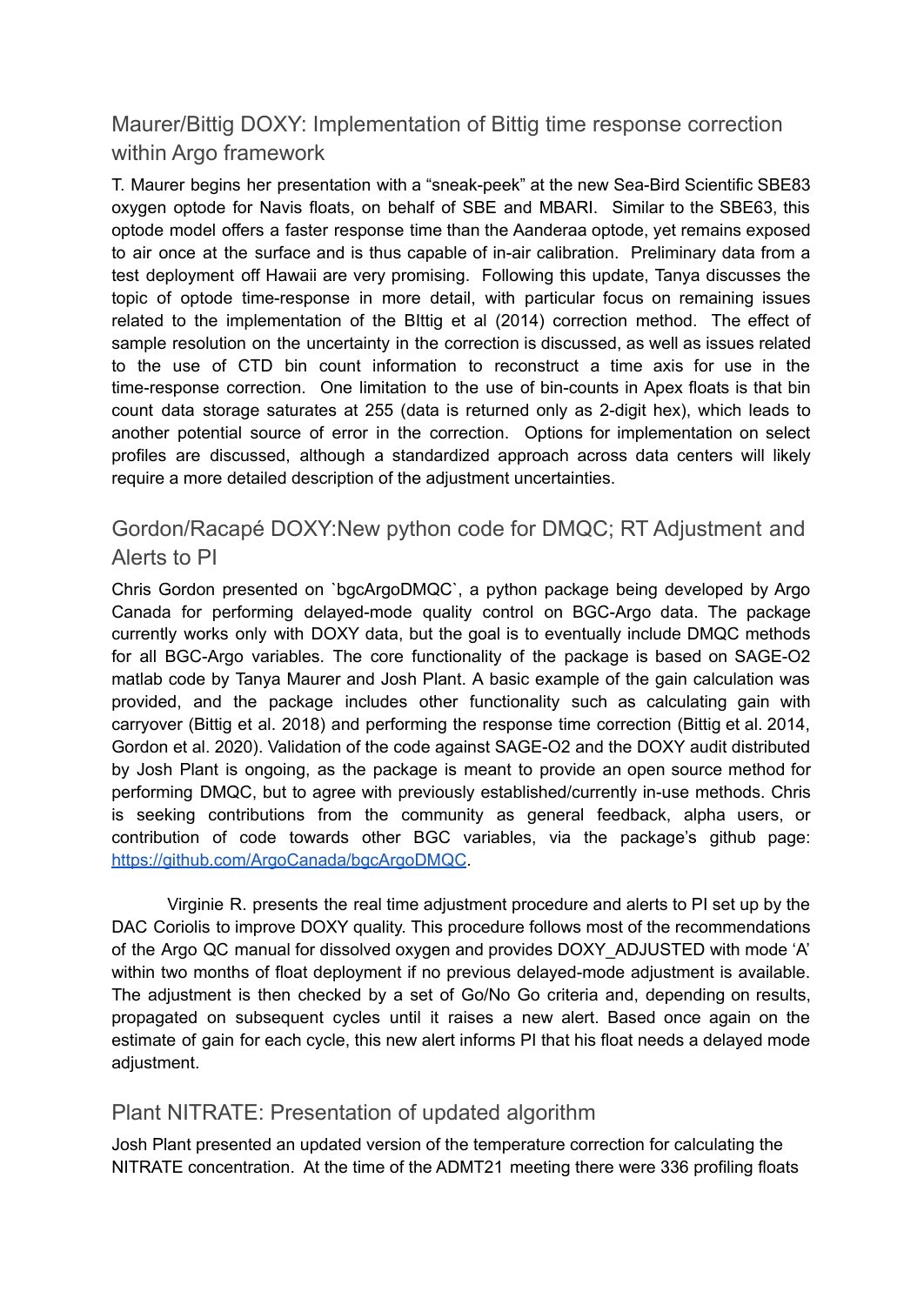equipped with nitrate sensors encompassing 6 different DACs (aoml: 245; coriolis: 74; csiro: 7; csio: 5; jma: 4; incois: 1). These floats have resulted in over 36,000 nitrate profiles throughout the world oceans. Some of these floats profile in warmer surface water with zero or near zero nitrate concentrations at the surface. These deployments illuminated a small bias in the surface nitrate estimates resulting from the temperature correction component of the nitrate calculation. An update to this temperature correction is proposed and the BGC Argo community was notified of this proposal via email on November 25, 2020.

In open ocean waters the dominant absorbers of UV light in the 217-240 nm range are the bromide and nitrate ions. Absorption can be related to concentration via the Beer-Lambert law if the molar extinction coefficients are known. If salinity is known so is the bromide ion concentration, but in practice the extinction coefficient of nitrate free seawater (ESW) is used when calculating nitrate rather than the extinction coefficient of bromide itself. For a given sensor, ESW and the nitrate extinction coefficient are determined in the lab, usually at 20C before deployment. The general procedure to calculate nitrate is to use the known salinity of the sample to first subtract off the seawater absorption component of the sample spectrum and then model the remaining spectrum as a combination of nitrate absorption plus absorption due to a linear baseline component. Nitrate concentration and the baseline slope and intercept are determined by solving the system of linear equations in a least squares sense.

Before this can be done though, the effects of temperature must be considered. The bromide ions ability to absorb UV light is very temperature dependent, increasing with increasing temperature & decreasing with decreasing temperature. Since the calibration is determined in the lab at 20C, an adjustment needs to be applied to these calibration ESW values to bring them in line with the in situ sample temperature. The current correction to ESW, which follows Sakamoto et al. (2009), works well except for very warm surface water where it tend to bias the nitrate values about 1 µmol/kg high when compared to reference estimates such as CANYONB and LINR. An improved empirical temperature correction approach was developed using an augmented temperature experiment data set that also maintained better control over the sample temperature during these experiments. The newly proposed correction is based on the realization that for a given wavelength, dLN[ESW)/dT is constant. The new approach removes most of the surface bias observed with the existing method, better models the laboratory experimental data, and reduces the fit error when calculating nitrate in warm waters, especially at the surface. It was proposed that this new approach should be implemented as a direct replacement to the current temperature correction. It was also noted that DM operators should remember that when measuring low nitrate concentrations, one is measuring a very small signal on a large background (sea water absorbance spectrum), and small changes in instrument performance or small errors in calibration values can potentially add variability to the measurement.

#### Schmechtig NITRATE: DM challenges for selected floats

34 floats equipped with SUNA sensors were D-moded during summer 2020 at the Coriolis DAC. 8 of them presented a "depth surface" issue, which means that adjusted at depth using CANYON-B, they exhibit a NITRATE concentration around -2 umol/kg. Catherine got around this issue by applying a gain-correction to the raw nitrate concentrations. Using the new version of the temperature correction (presented by Josh Plant) can solve the issue for 4 of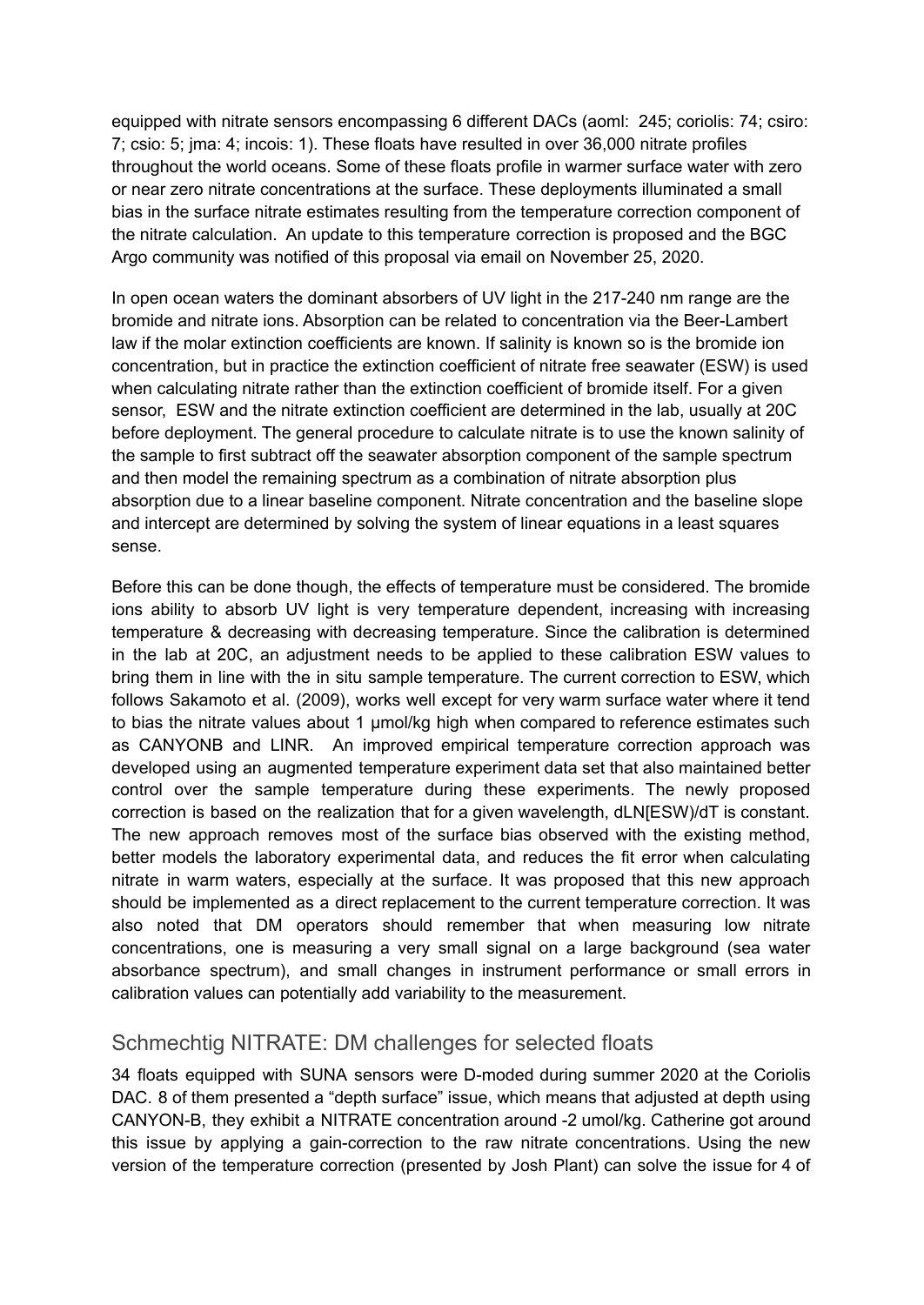the floats. For the 4 remaining floats, Josh Plant offered his collaboration to investigate the topic.

## Maurer/Plant. PH: pH "pump offset" issue and potential RT solution

pH profiles exhibit a step change for some MBARI APEX floats when CTD shifts to constant profiling mode (CTD pump continuously on) at 985m. The magnitude of this offset can vary from float to float, as well as through time from profile to profile. It has been rarely seen in NAVIS floats. This issue seems partially related to flow over reference electrode or FET and is mostly isolated to the MBARI 2018-2019 deployment season. The new GDF pH sensor design at MBARI may eliminate the problem completely.

To correct the profiles already at the GDAC, the following solution is presented :

- 1. Assume pH is a smooth function of pressure over a narrow data window centered at 985m
- 2. Break data window above & below 985m
- 3. Add offset to shallower part of data window
- 4. Iterate offset value to optimize polynomial fit over data window (minimize SSR)
- 5. Calculate a signal to noise ratio = offset / std(fit residuals)
- 6. Set offset & signal to noise thresholds (exact thresholds TBD)
- 7. Add offsets which exceed thresholds to all data shallower than 985m

This correction protocol is a working research topic. No official recommendation was proposed for direct implementation into the BGC-Argo data system across data centers at this time.

#### Johnson. PH: Next-gen pH sensor design (MBARI) update

The number of pH sensors in the BGC Argo array is improving which allows for global analyses that were not possible a few years ago. pH sensors have a few remaining issues, including difficulties in manufacturing and a relatively high failure-rate. New designs are being tested at both MBARI and Sea-Bird. MBARI's new GDF design has been deployed and recovered, and looks promising although further testing will be forthcoming. Ken stresses the importance of diagnostic variables and that SBE sensors on NAVIS floats are now returning such diagnostics. Ken proposes the addition of VK\_PH as an Argo intermediate parameter. These should ideally be returned at every measurement level (spot sampling and CP mode).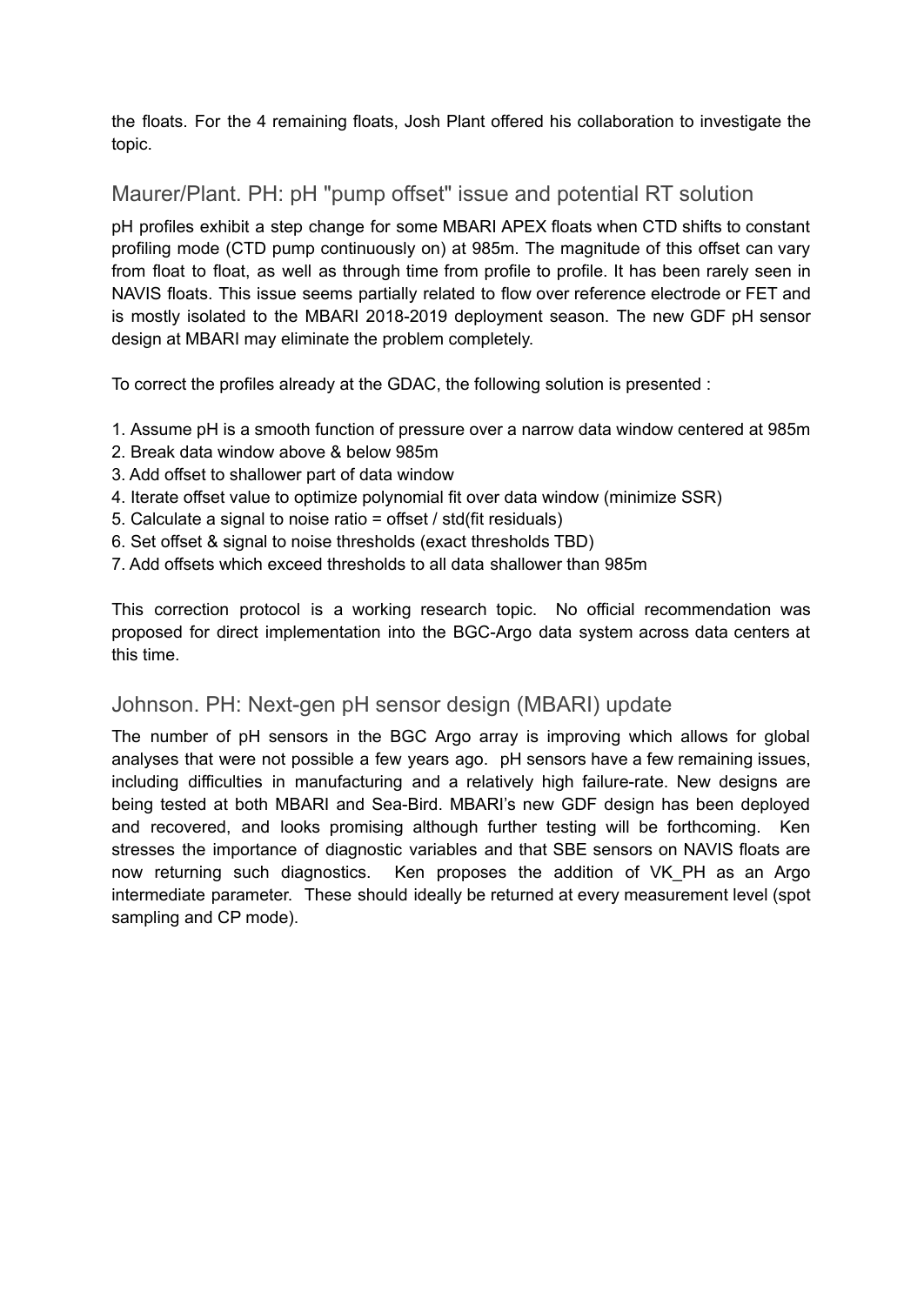## Organelli E. / Jutard Q. RADIOMETRY: Discussion of DMQC

Quentin presents a Delayed Mode Quality Control (DMQC) method to correct radiometry profiles for sensor temperature and drift effects. The main recommendation to obtain radiometry data with the highest accuracy is to plan acquisitions also of night profiles and during drift at the parking depth. The established DMQC procedure has been already implemented on several floats and is envisaged for all future missions. In addition, alternative protocols for correction of sensor temperature and drift effects have been implemented with the only aim to QC oldest float missions, for which neither night profiles nor drift measurements have been acquired.

# **DAY 2** : 97 participants

# BBP session

#### Giorgio Dall'Olmo and ALL . Status of on RTQC BBP methods.

Based on the assumption that RTQC tests should aim at generating a globally-consistent data set for non-expert users, Giorgio proposed a set of RT tests that would flag at 2 or 3 or 4 that can be put back as good in delayed mode by BBP experts. Such tests can also flag bad calibration or biofouling. These new tests were applied to all the BBP data resulting in  $\sim$ 91% of the data passing the tests (thus,  $\sim$ 9% of the data was flagged as a result of the tests).. The quality of the resulting dataset has thus improved, but there are still some issues that need to be addressed through additional tests (for example, the surface and deep "hooks", animal spikes, and hooks resulting from sensor initialization)

#### Sauzède. BBP: presentation of BBP "audit" methodology

Raphaëlle proposes a method to detect anomalous BBP profiles as already done for T&S or DOXY by comparison with reference data. The reference database used for the BBP audit is the SOCA2020 method-derived product (i.e. bbp weekly climatologies computed using a neural network based method called SOCA that merges ocean color and Argo data to retrieve the vertical distribution of bbp). First, to validate the audit methodology, the anomalous bbp detected profiles have been visualized and more than 95% of the detected data are bad or suspicious data. Results of the BBP audit per DAC have been presented by removing all already bad flagged data in the BGC-Argo database. The BBP audit allows for the detection of noisy profiles in a time series due to sensor shifts, drift, etc. A BBP audit will be available for access together with the DOXY audit at the same web location and a report of profile anomalies will be sent to the Argo mailing lists every 4/6 months. The development of a similar audit for CHLA is planned for next year.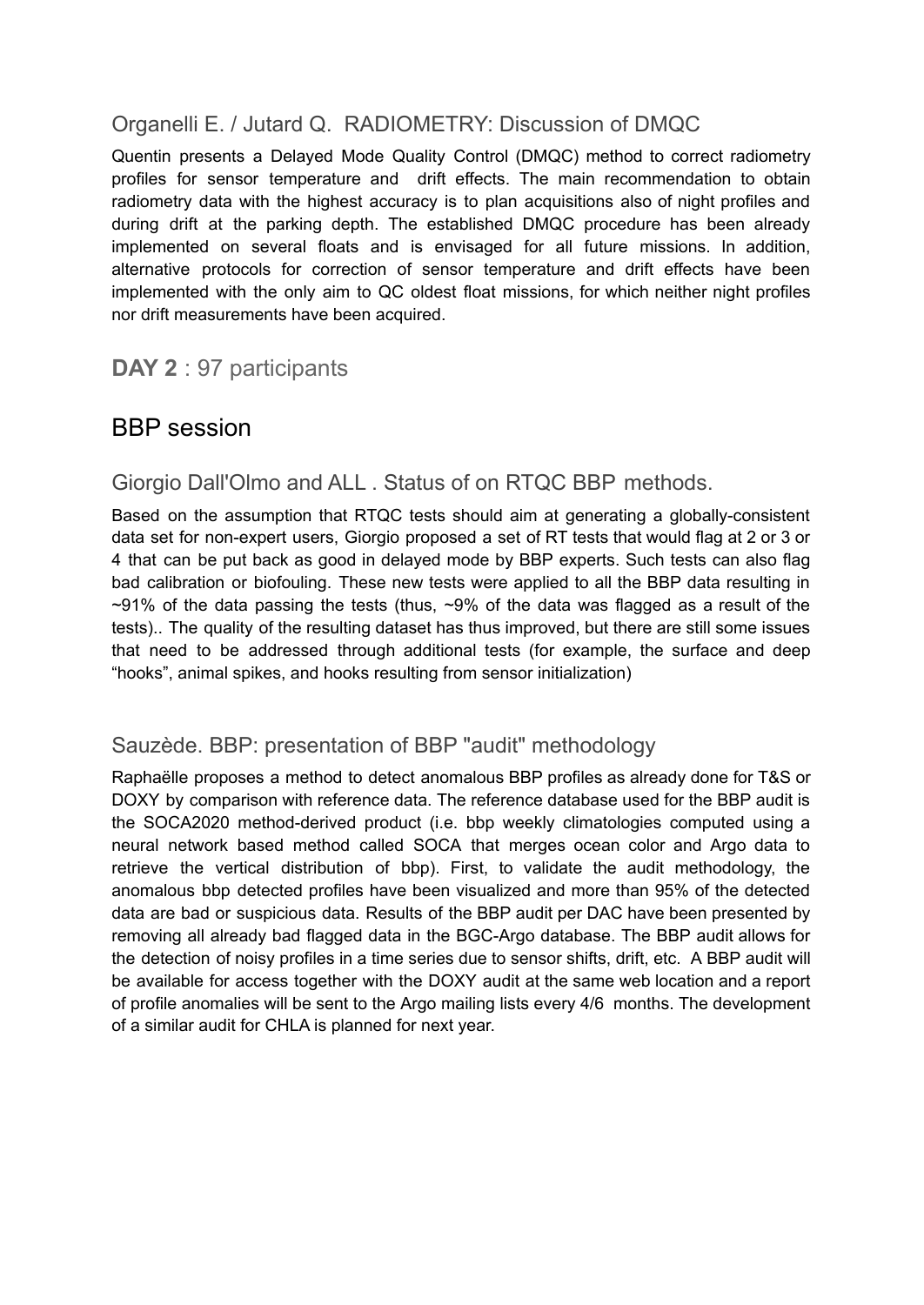# Giorgio Dall'Olmo. BBP Error estimation, and sensor failure rates

A proposal on how to estimate uncertainties for BBP was presented. The method relies on the standard law for the propagation of uncertainties ([BMIP](https://www.bipm.org/utils/common/documents/jcgm/JCGM_100_2008_E.pdf) 2008). The most critical part of the method is identifying the main sources of uncertainty and assigning realistic uncertainties to them. The need to make decisions based on published information was stressed. Discussion centered on comparing these modelled uncertainties with experimental estimates of the uncertainty which could be derived by analysing the statistical distribution of BBP values at depth, even though these empirical estimates may not allow one to estimate the full BBP uncertainty.

An analysis of failure rates of BBP meters installed as part of REM-A sensors vs. independently-installed BBP was presented. The analysis assumes that BBP meters on REM-A sensors can be identified by selecting PROVOR floats that have BBP, CHLA and IRRADIANCE. Results show that BBP meters on REM-A sensors are ~3.5 times more likely to fail than BBP meters that are not part of a REM-A sensor.

# Session Chlorophyll

Schallenberg: CHLA: Discuss document updates, final recommendations & remaining questions

A lively discussion ensued after the presentation. No conclusions were reached, but a number of things became clear, and a way forward was also devised:

- The question of the end users is an important one and has a strong influence on how we think about our data and the tests we need to conduct. We might even have different end users for the CHLA ADJUSTED variable in A (data assimilation) and D mode (scientific applications).
- The main sticky points in how to adjust the CHLA variable relate to issues that are not sensor failures but physiology (NPQ, Roesler factor); while the CHLA variable isn't the only one where a derived parameter is reported (see subtraction of seawater backscatter for BBP, and absorption translated to NITRATE), it's probably the only one where QC is heavily affected by issues that aren't ultimate sensor issues. Regardless: good points can be made in defence of either option, i.e. to only QC instrument failures, or to report a variable that users expect and frequently use, such as CHLA as we currently treat it. One point that was made: if we stop reporting CHLA the way we do, will that affect data uptake?
- One possible way out of the conundrum: have two separate variables, CHLA and FLUORESCENCE CHLA, which both get QC'ed in their respective ways, with CHLA continuing along the trajectory we've been on (i.e., NPQ correction and Roesler factor), and FLUORESCENCE\_CHLA only receiving the dark correction and QC that relates to instrument failure. Importantly, FLUORESCENCE\_CHLA should become an essential B variable that is also carried into the Sfile.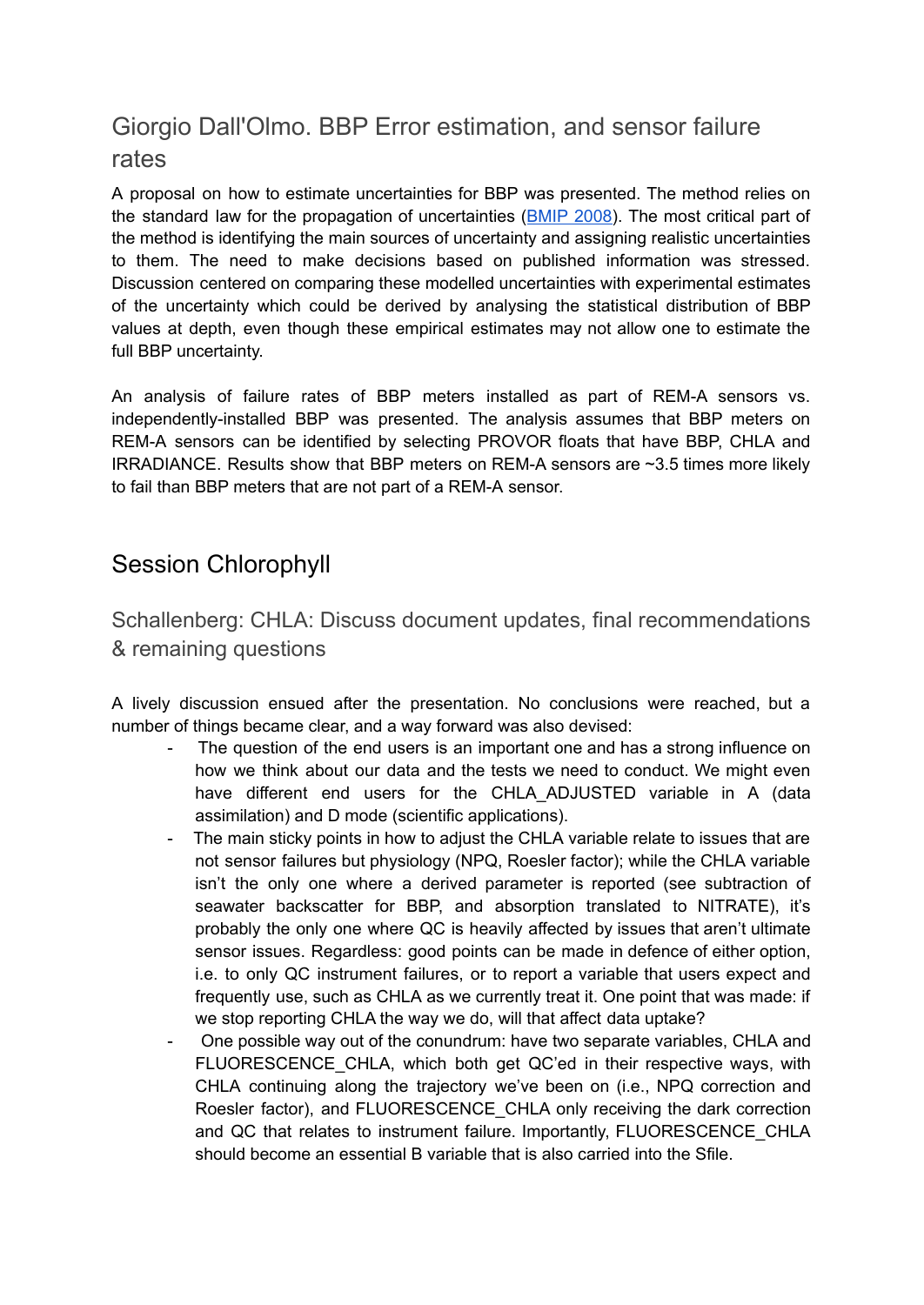- With respect to NPQ correction: the main question is whether it should only be done at night.
- The treatment of spikes relative to the NPQ correction is also not clear. The NPQ-corrected part of the profile should probably not get spikes added back in, as they will be affected by NPQ in some way. So maybe just deal with the fact that spikes are lost from NPQ-corrected parts of profiles and leave them in for the rest? And document this very clearly?
- The way forward: Christina (in consultation with a small group of experts) is to come up with questions that will be presented in a survey to the larger group with the objective of reaching some decision on some of the issues presented above. Decisions will be made based on inputs from the survey and then implemented in an updated RTQC document. The aim is to have this all sorted by Feb 2021.

# Maurer. Suggested updates to select BGC <PARAMETER>\_ACCURACY and <PARAMETER>\_ADJUSTED\_ERROR fields.

T. Maurer presents recommended updates to BGC <PARAMETER> ACCURACY AND <PARAMETER>\_ADJUSTED\_ERROR fields based on an assessment of required adjustments upon deployment for nitrate and pH data within the SOCCOM array. It is suggested that statistics on the magnitude of adjustments required across an array can serve as a guide to DMQC operators, assisting in the evaluation of sensor health/performance. A slide is also presented showing histograms of the offsets applied to nitrate data within the Argo array, separated by sensor type (SBE/SUNA, MBARI/ISUS). The magnitude of the difference in mean offset among the two groups warrants further investigation.

## ALL (Racapé/Schmechtig) Group discussion of potential for a BGC Argo reference database.

Catherine S. opens the reference database discussion by reminding all of the need for BGC-Argo to formalize a reference database for standardized handling and storage of shipboard data, but also to extend to other datasets to use for float calibration and/or validation. GLODAP is presented as a logical partner but issues related to cost, sustainability (as illustrated by Siv L.), data in marginal seas, cruises that do not have a direct pathway to GLODAP, and the handling of biooptical data (HPLC, POCS, Radiometry) are apparent. Use of additional reference data sets requires standardized format, units, vocabulary, embargo, and citation. Catherine finishes her introduction by highlighting the need for easy and formatted access to each data type for float calibration and/or validation. ERDDAP software seems to be a "good candidate". Through the chat, two essential notions have been evoked: (by Toste T.) What do you mean with "reference data set" as opposed to a data set ?, (and by Siv L.) The profiles taken on deployment are not necessarily the reference data. In addition, S. Diggs informs that "CCHDO is very interested in incorporating the casts at float deployment locations and assembling them into an additional, supported reference data set